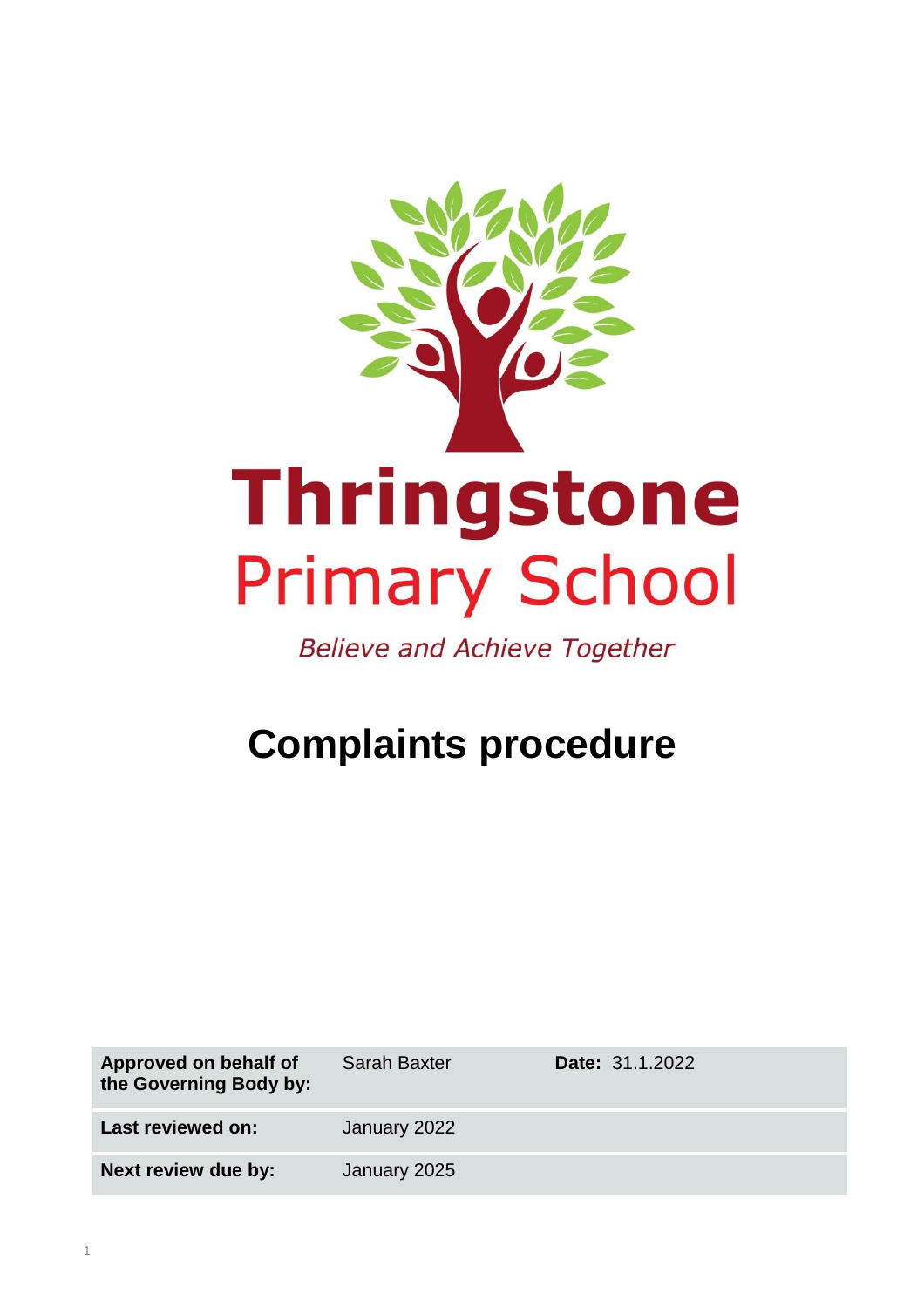# **Contents**

| 6. Stages of complaint (not complaints against the headteacher or governors)  5 |  |
|---------------------------------------------------------------------------------|--|
|                                                                                 |  |
|                                                                                 |  |
|                                                                                 |  |
|                                                                                 |  |
|                                                                                 |  |
|                                                                                 |  |
|                                                                                 |  |
|                                                                                 |  |

# <span id="page-1-0"></span>**1. Aims**

Our school aims to meet its statutory obligations when responding to complaints from parents of pupils at the school, and others.

When responding to complaints, we aim to:

Be impartial and non-adversarial

Facilitate a full and fair investigation by an independent person or panel, where necessary

Address all the points at issue and provide an effective and prompt response

Respect complainants' desire for confidentiality

Treat complainants with respect and courtesy

Make sure that any decisions we make are lawful, rational, reasonable, fair and proportionate, in line with the principles of administrative law

Keep complainants informed of the progress of the complaints process

Consider how the complaint can feed into school improvement evaluation processes

We try to resolve concerns or complaints by informal means wherever possible. Where this is not possible, formal procedures will be followed.

The school will aim to give the complainant the opportunity to complete the complaints procedure in full.

To support this, we will make sure we publicise the existence of this policy and make it available on the school website.

<span id="page-1-1"></span>Throughout the process, we will be sensitive to the needs of all parties involved, and make any reasonable adjustments needed to accommodate individuals.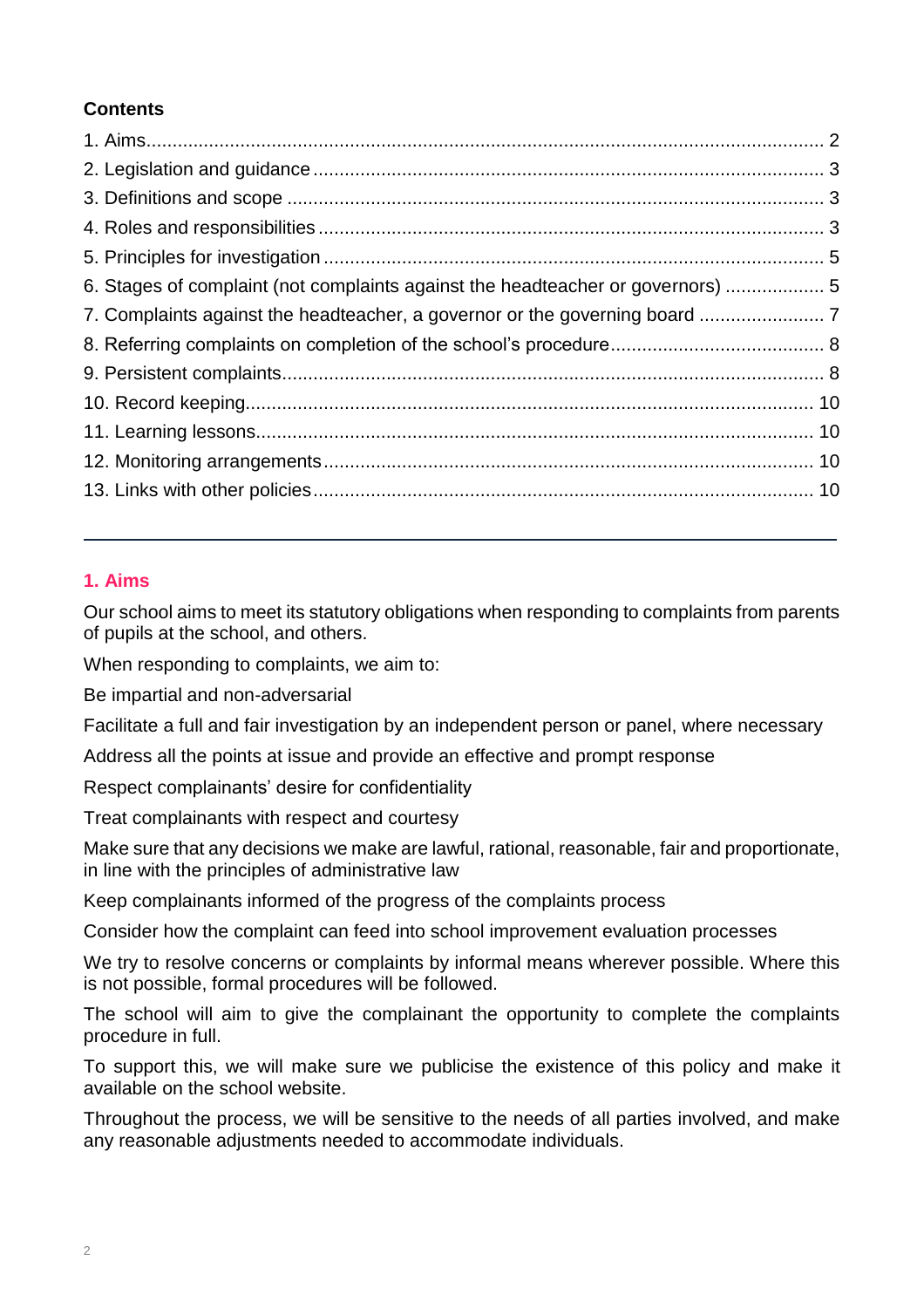# **2. Legislation and guidance**

This document meets the requirements set out in part 7 of the schedule to the Education [\(Independent School Standards\) Regulations 2014,](http://www.legislation.gov.uk/uksi/2014/3283/schedule/made) which states that we must have and make available a written procedure to deal with complaints from parents of pupils at the school.

It is also based on guidance published by the Education and Skills Funding Agency (ESFA) on [creating a complaints procedure that complies with the above](https://www.gov.uk/government/publications/setting-up-an-academies-complaints-procedure) regulations, and refers to [good practice guidance on setting up complaints procedures](https://www.gov.uk/government/publications/school-complaints-procedures) from the Department for Education (DfE).

This policy complies with our funding agreement and articles of association.

## <span id="page-2-0"></span>**3. Definitions and scope**

#### **3.1 Definitions**

The DfE guidance explains the difference between a concern and a complaint:

A **concern** is defined as "an expression of worry or doubt over an issue considered to be important for which reassurances are sought"

A **complaint** is defined as "an expression of dissatisfaction however made, about actions taken or a lack of action"

#### **3.2 Scope**

The school intends to resolve complaints informally where possible, at the earliest possible stage.

There may be occasions when complainants would like to raise their concerns formally. This policy outlines the procedure relating to handling such complaints.

This policy does **not** cover complaints procedures relating to:

Admissions

Statutory assessments of special educational needs (SEN)

Safeguarding matters

Exclusion

Whistle-blowing

Staff grievances

Staff discipline

Please see our separate policies for procedures relating to these types of complaint.

Withdrawal from the curriculum (parents and carers can withdraw their child from any aspect of religious education, including the daily act of collective worship. They do not have to explain why)

Complaints about services provided by other providers who use school premises or facilities should be directed to the provider concerned.

### <span id="page-2-1"></span>**4. Roles and responsibilities**

#### **4.1 The complainant**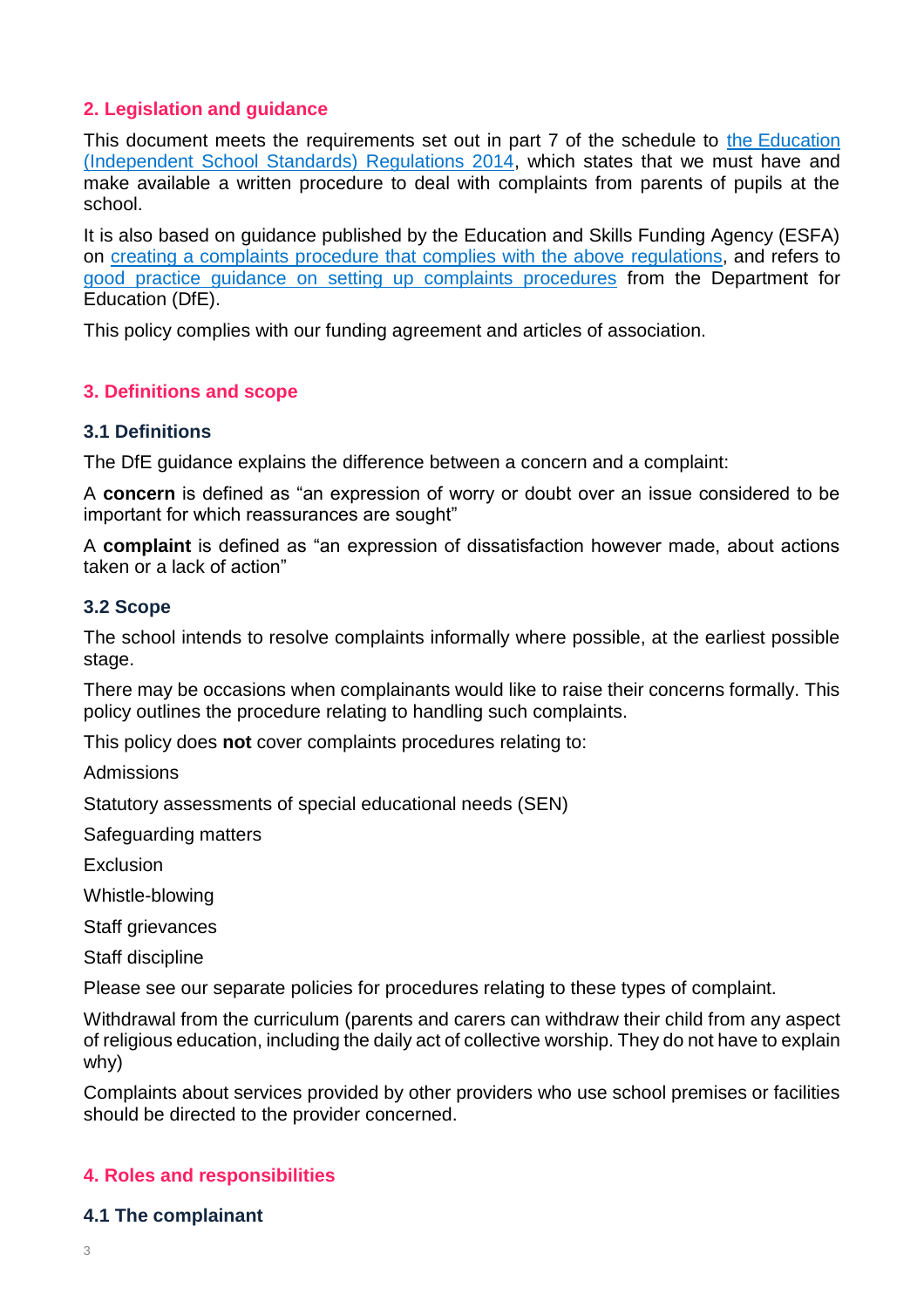The complainant will get a more effective and timely response to their complaint if they:

Follow these procedures

Co-operate with the school throughout the process, and respond to deadlines and communication promptly

Ask for assistance as needed

Treat all those involved with respect

Not publish details about the complaint on social media

# **4.2 The investigator**

An individual will be appointed to look into the complaint, and establish the facts. They will:

Interview all relevant parties, keeping notes

Consider records and any written evidence and keep these securely

Prepare a comprehensive report to the headteacher or complaints committee which includes the facts and potential solutions

# **4.3 The complaints co-ordinator**

The complaints co-ordinator can be:

The headteacher

The designated complaints governor

Any other staff member providing administrative support

The complaints co-ordinator will:

Keep the complainant up to date at each stage in the procedure

Make sure the process runs smoothly by liaising with staff members, the headteacher, chair of governors, and clerk

Be aware of issues relating to:

- $\circ$  Sharing third party information
- o Additional support needed by complainants, for example interpretation support or where the complainant is a child or young person

Keep records

# **4.4 Clerk to the governing board**

The clerk will:

Be the contact point for the complainant and the complaints committee, including circulating the relevant papers and evidence before complaints committee meetings

Arrange the complaints hearing

Record and circulate the minutes and outcome of the hearing

# **4.5 Committee chair**

The committee chair will:

Chair the meeting, ensuring that everyone is treated with respect throughout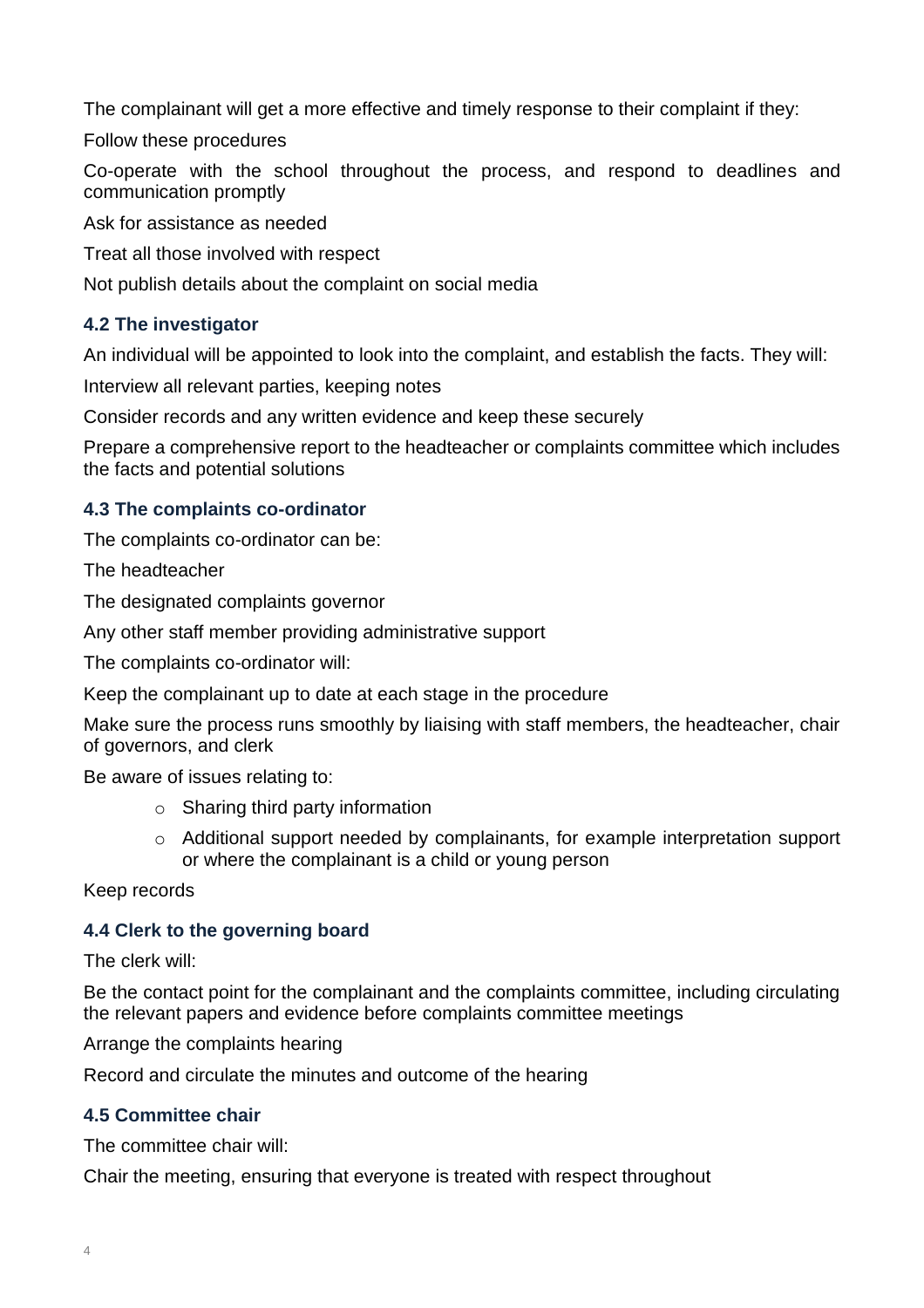Make sure all parties see the relevant information, understand the purpose of the committee, and are allowed to present their case

# <span id="page-4-0"></span>**5. Principles for investigation**

When investigating a complaint, we will try to clarify:

What has happened

Who was involved

What the complainant feels would put things right

## **5.1 Time scales**

The complainant must raise the complaint within 3 months of the incident. If the complaint is about a series of related incidents, they must raise the complaint within 3 months of the last incident.

We will consider exceptions to this time frame in circumstances where there were valid reasons for not making a complaint at that time and the complaint can still be investigated in a fair manner for all involved.

When complaints are made out of term time, we will consider them to have been received on the first school day after the holiday period.

If at any point we cannot meet the time scales we have set out in this policy, we will:

Set new time limits with the complainant

Send the complainant details of the new deadline and explain the delay

# <span id="page-4-1"></span>**6. Stages of complaint (not complaints against the headteacher or governors)**

### **6.1 Stage 1: informal**

The school will take informal concerns seriously and make every effort to resolve the matter quickly. It may be the case that the provision or clarification of information will resolve the issue.

The complainant should raise the complaint as soon as possible with the relevant member of staff or the headteacher, either in person or by letter, telephone or email. If the complainant is unclear who to contact or how to contact them, they should contact the school office by phone (01530 222489) or email (office@thringstone.leics.sch.uk).

The school will acknowledge informal complaints within 5 school days, and investigate and provide a response within 10 school days.

The informal stage will involve a meeting between the complainant and the headteacher and/or the subject of the complaint if appropriate.

If the complaint is not resolved informally, it will be escalated to a formal complaint.

# **6.2 Stage 2: formal**

The formal stage involves the complainant putting the complaint to the headteacher and/or the subject of the complaint:

In a letter or email

Over the phone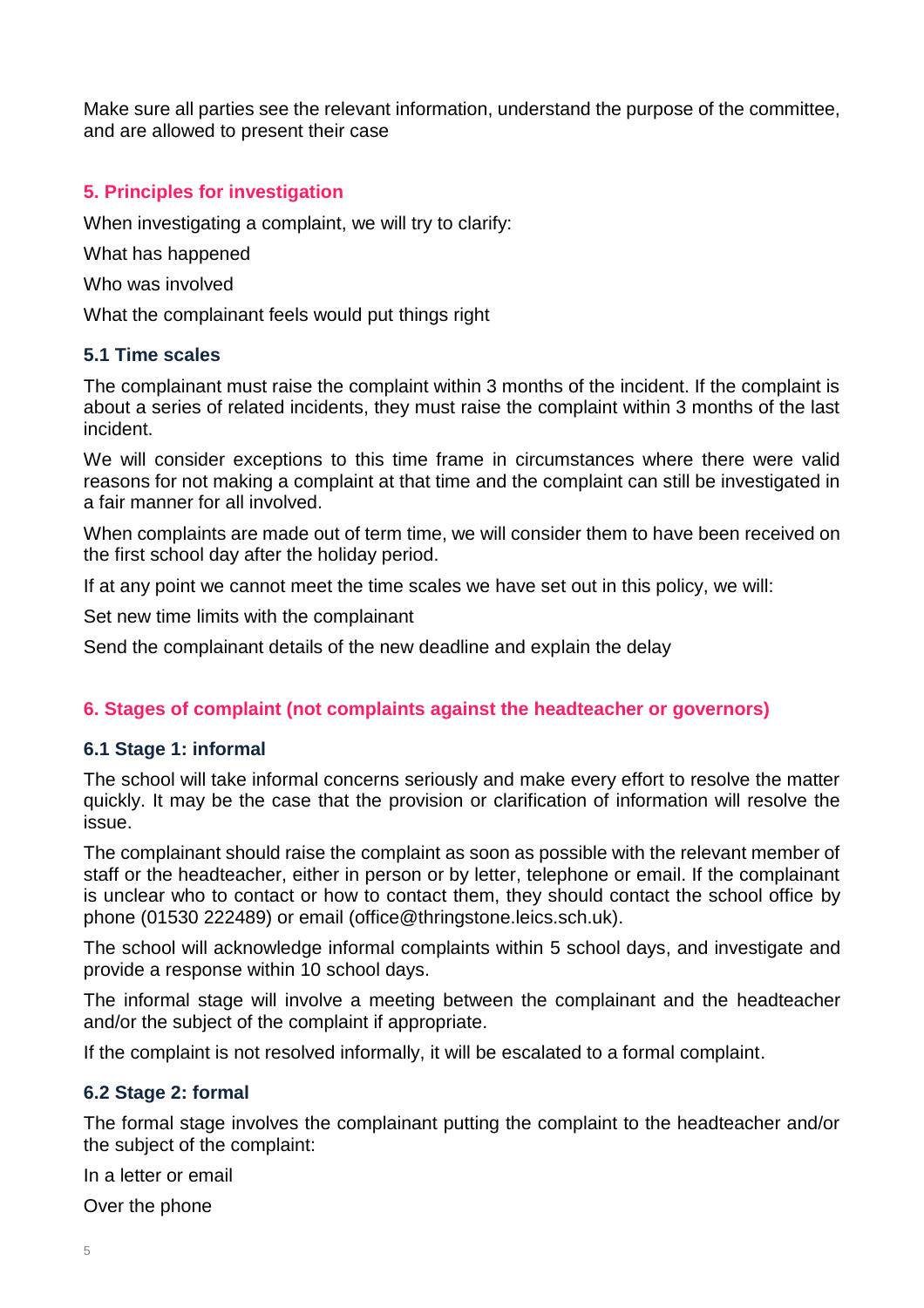In person

Through a third party acting on their behalf

The complainant should provide details such as relevant dates, times and the names of witnesses of events, alongside copies of any relevant documents. The complainant should also state what they feel would resolve the complaint.

If complainants need assistance raising a formal complaint, they can contact the school office by phone (01530 222489) or email (office@thringstone.leics.sch.uk).

The headteacher will record the date the complaint is received and will acknowledge receipt of the complaint in writing (either by letter or email) within 5 school days.

The headteacher (or other person appointed by the headteacher for this purpose) will then conduct their own investigation. The written conclusion of this investigation will be sent to the complainant within 10 school days.

If the complainant is not satisfied with the response and wishes to proceed to the next stage of this procedure, they should inform the clerk to the governing board in writing within 10 school days.

# **6.3 Stage 3: review panel**

## **Convening the panel**

Complaints will be escalated to the panel hearing stage if the complainant is not satisfied with the response to the complaint at the second, formal, stage.

The panel will be appointed by or on behalf of the proprietor and must consist of at least 3 people who were not directly involved in the matters detailed in the complaint. At least 1 panel member must be independent of the management and running of the school. The panel cannot be made up solely of governing board members, as they are not independent of the management and running of the school.

The panel will have access to the existing record of the complaint's progress (see section 10).

The complainant must have reasonable notice of the date of the review panel. The clerk will aim to find a date within 10 school days of the request, where possible.

If the complainant rejects the offer of 3 proposed dates without good reason, the clerk will set a date. The hearing will go ahead using written submissions from both parties.

Any written material will be circulated to all parties at least 3 school days before the date of the meeting.

# **At the meeting**

The meeting will be held in private. Electronic recordings of meetings or conversations are not normally permitted unless a complainant's own disability or special needs require it. Prior knowledge and consent of all parties attending will be sought before meetings or conversations take place. Consent will be recorded in any minutes taken.

At the review panel meeting, the complainant and representatives from the school, as appropriate, will be present. Each will have an opportunity to set out written or oral submissions prior to the meeting.

The complainant must be allowed to attend the panel hearing and be accompanied if they wish. We don't encourage either party to bring legal representation, but will consider it on a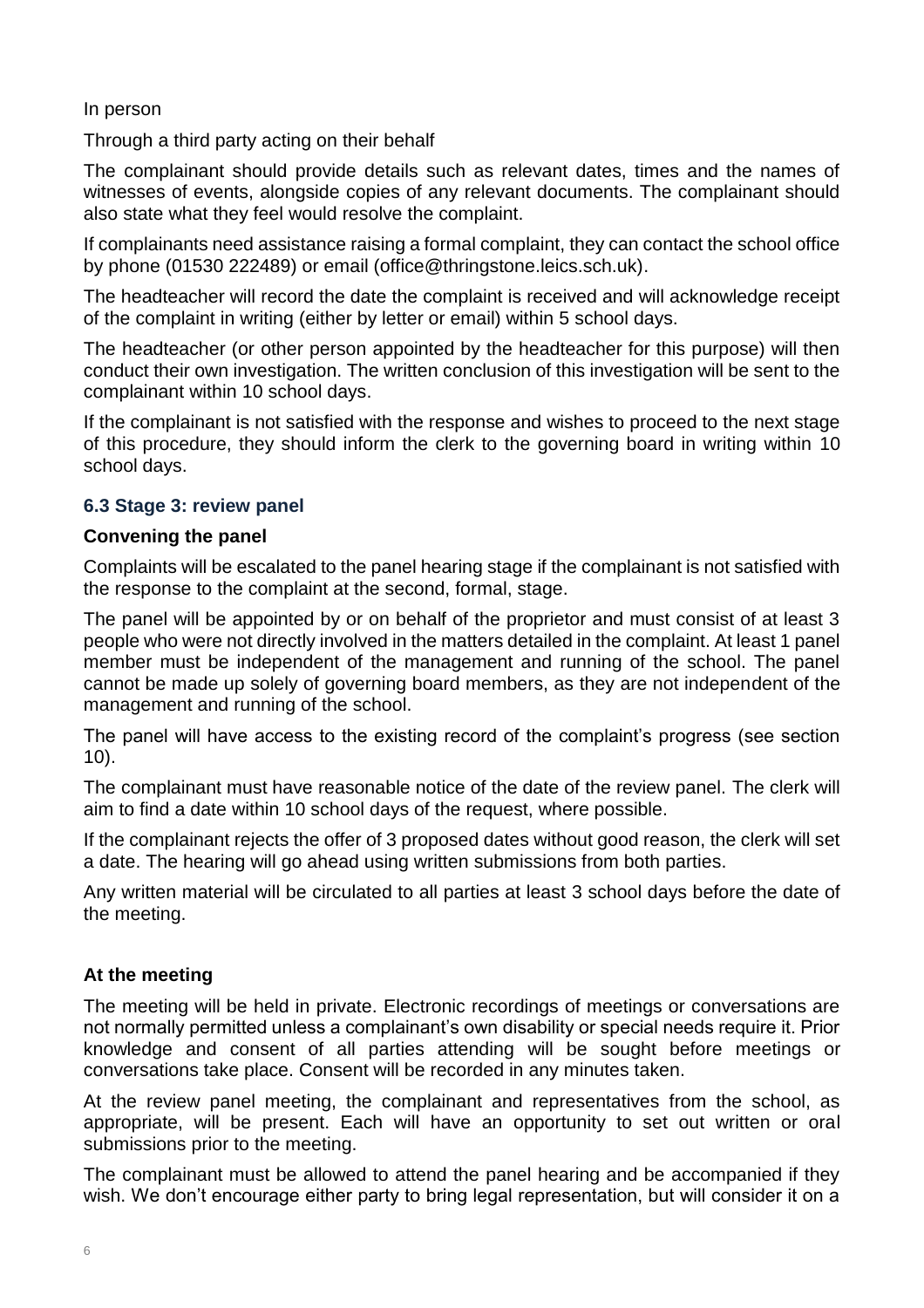case-by-case basis. For instance, if a school employee is called as a witness in a complaint meeting, they may wish to be supported by their union.

Representatives from the media are not permitted to attend.

At the meeting, each individual will have the opportunity to give statements and present their evidence, and witnesses will be called, as appropriate, to present their evidence.

The panel, the complainant and the school representative(s) will be given the chance to ask and reply to questions. Once the complainant and school representative(s) have presented their cases, they will be asked to leave and evidence will then be considered.

The panel will then put together its findings and recommendations from the case. The panel will also provide copies of the minutes of the hearing and the findings and recommendations to the complainant and, where relevant, the individual who is the subject of the complaint, and make a copy available for inspection by the proprietor and headteacher.

## **The outcome**

The committee can:

- Uphold the complaint, in whole or in part
- Dismiss the complaint, in whole or in part

If the complaint is upheld, the committee will:

- Decide the appropriate action to resolve the complaint
- Where appropriate, recommend changes to the school's systems or procedures to prevent similar issues in the future

The school will inform those involved of the decision in writing within 10 school days.

# <span id="page-6-0"></span>**7. Complaints against the headteacher, a governor or the governing board**

### **7.1 Stage 1: informal**

Complaints made against the headteacher or any member of the governing board should be directed to the clerk to the governing board in the first instance.

If the complaint is about the headteacher or one member of the governing board (including the chair or vice-chair), a suitably skilled and impartial governor will carry out the steps at stage 1 (set out in section 6 above).

### **7.2 Stage 2: formal**

If the complaint is:

Jointly about the chair and vice-chair or

The entire governing board or

The majority of the governing board

An independent investigator will carry out the steps in stage 2 (set out in section 6 above). They will be appointed by the governing board, and will write a formal response at the end of their investigation.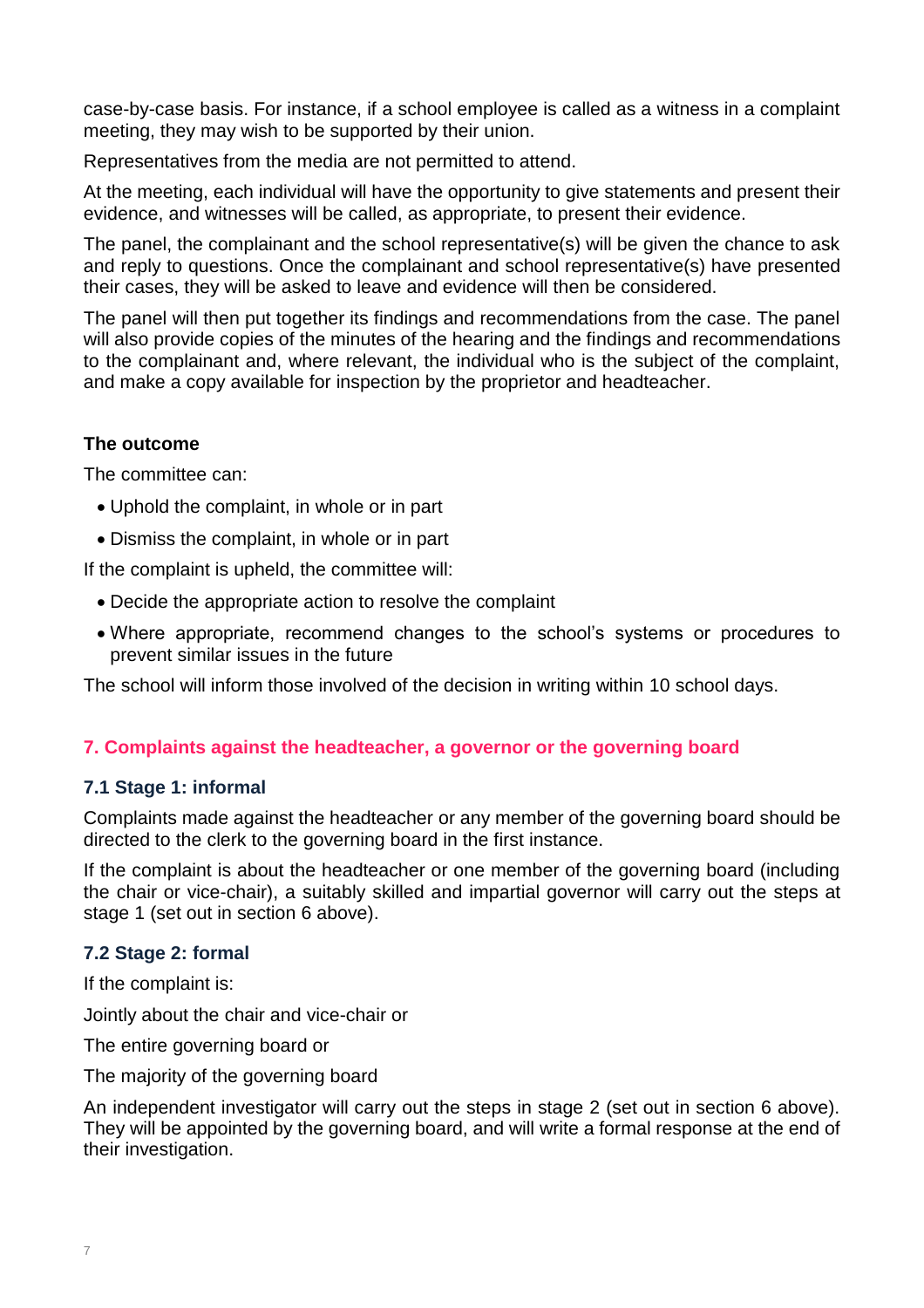# **7.3 Stage 3: review panel**

If the complaint is:

Jointly about the chair and vice-chair or

The entire governing board or

The majority of the governing board

A committee of independent governors will hear the complaint. They will be sourced from local schools or the local authority and will carry out the steps at stage 3 (set out in section 6 above).

## <span id="page-7-0"></span>**8. Referring complaints on completion of the school's procedure**

If the complainant is unsatisfied with the outcome of the school's complaints procedure, they can refer their complaint to the Education and Skills Funding Agency (ESFA). The ESFA will check whether the complaint has been dealt with properly by the school. The ESFA will not overturn a school's decision about a complaint, but will intervene if a school or trust has:

- Breached a clause in its funding agreement
- Failed to act in line with its duties under education law
- Acted (or is proposing to act) unreasonably when exercising its functions

If the school's complaints procedure is found to not meet regulations, the school will be asked to correct its procedure accordingly.

For more information or to refer a complaint, see the following webpage:

<https://www.gov.uk/complain-about-school>

We will include this information in the outcome letter to complainants.

### <span id="page-7-1"></span>**9. Persistent complaints**

#### **9.1 Unreasonably persistent complaints**

Most complaints raised will be valid, and therefore we will treat them seriously. However, a complaint may become unreasonable if the person:

Has made the same complaint before, and it's already been resolved by following the school's complaints procedure

Makes a complaint that is obsessive, persistent, harassing, prolific, defamatory or repetitive

Insists on pursuing a complaint that is unfounded, or out of scope of the complaints procedure, beyond all reason

Pursues a valid complaint, but in an unreasonable manner e.g. refuses to articulate the complaint, refuses to co-operate with this complaints procedure, or insists that the complaint is dealt with in ways that are incompatible with this procedure and the time frames it sets out

Makes a complaint designed to cause disruption, annoyance or excessive demands on school time

Seeks unrealistic outcomes, or a solution that lacks any serious purpose or value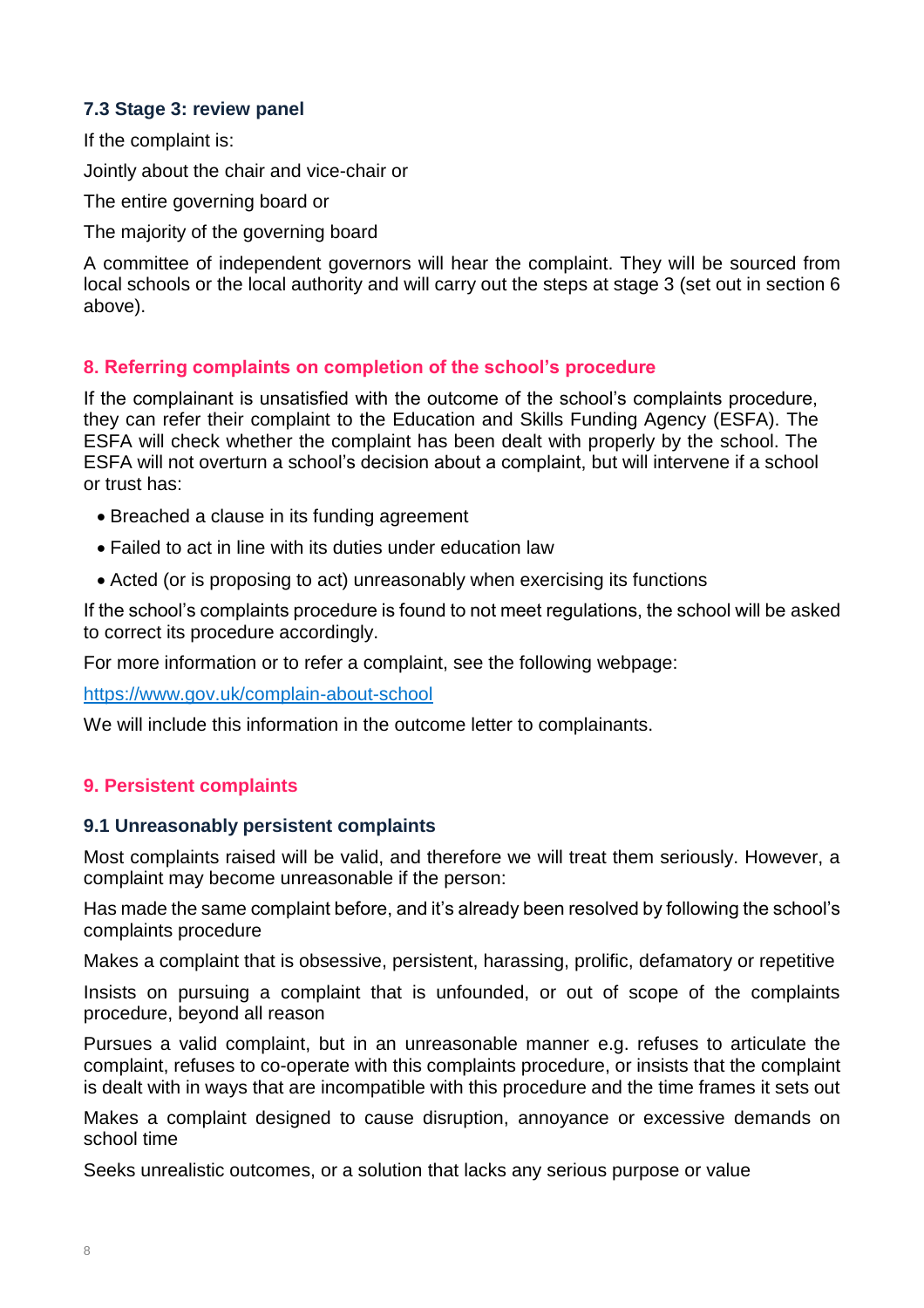### **Steps we will take**

We will take every reasonable step to address the complainant's concerns, and give them a clear statement of our position and their options. We will maintain our role as an objective arbiter throughout the process, including when we meet with individuals. We will follow our complaints procedure as normal (as outlined above) wherever possible.

If the complainant continues to contact the school in a disruptive way, we may put communications strategies in place. We may:

Give the complainant a single point of contact via an email address

Limit the number of times the complainant can make contact, such as a fixed number per term

Ask the complainant to engage a third party to act on their behalf, such as [Citizens Advice](https://www.citizensadvice.org.uk/)

Put any other strategy in place as necessary

#### **Stopping responding**

We may stop responding to the complainant when all of these factors are met:

We believe we have taken all reasonable steps to help address their concerns

We have provided a clear statement of our position and their options

The complainant contacts us repeatedly, and we believe their intention is to cause disruption or inconvenience

Where we stop responding, we will inform the individual that we intend to do so. We will also explain that we will still consider any new complaints they make.

In response to any serious incident of aggression or violence, we will immediately inform the police and communicate our actions in writing. This may include barring an individual from our school site.

### **9.2 Duplicate complaints**

If we have resolved a complaint under this procedure and receive a duplicate complaint on the same subject from a partner, family member or other individual, we will assess whether there are aspects that we hadn't previously considered, or any new information we need to take into account.

If we are satisfied that there are no new aspects, we will:

Tell the new complainant that we have already investigated and responded to this issue, and that the local process is complete

Direct them to the DfE if they are dissatisfied with our original handling of the complaint

If there are new aspects, we will follow this procedure again.

### **9.3 Complaint campaigns**

Where the school receives a large volume of complaints about the same topic or subject, especially if these come from complainants unconnected with the school, the school may respond to these complaints by:

Publishing a single response on the school website

Sending a template response to all of the complainants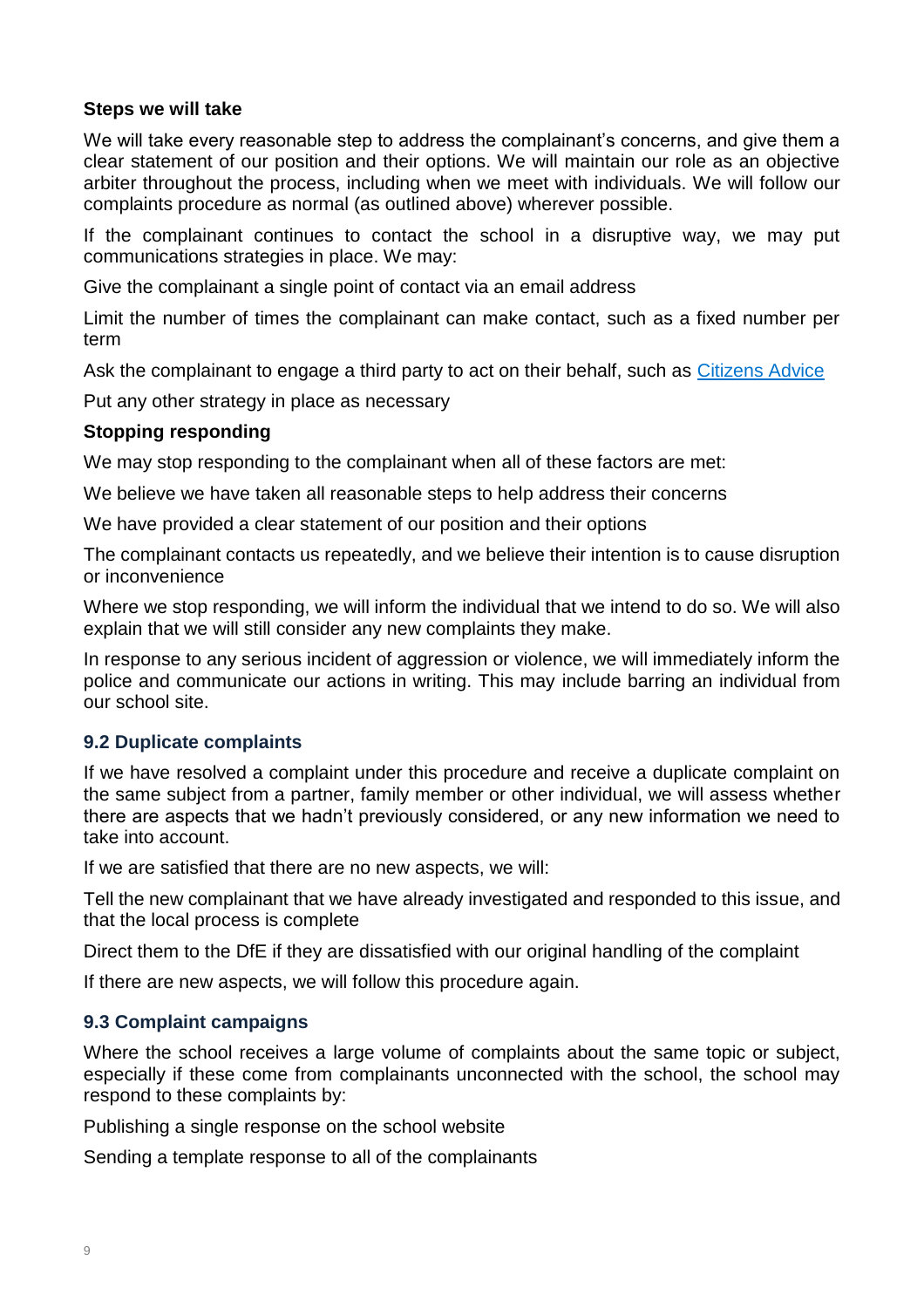If complainants are not satisfied with the school's response, or wish to pursue the complaint further, the normal procedures will apply.

# <span id="page-9-0"></span>**10. Record keeping**

The school will record the progress of all complaints, including information about actions taken at all stages, the stage at which the complaint was resolved, and the final outcome. The records will also include copies of letters and emails, and notes relating to meetings and phone calls.

This material will be treated as confidential and held centrally, and will be viewed only by those involved in investigating the complaint or on the review panel.

This is except where the secretary of state (or someone acting on their behalf) or the complainant requests access to records of a complaint through a freedom of information (FOI) request or through a subject access request under the terms of the Data Protection Act, or where the material must be made available during a school inspection.

Records of complaints will be kept securely, only for as long as necessary and in line with data protection law, our privacy notices and record retention schedule.

The details of the complaint, including the names of individuals involved, will not be shared with the whole governing board in case a review panel needs to be organised at a later point.

Where the governing board is aware of the substance of the complaint before the review panel stage, the school will (where reasonably practicable) arrange for an independent panel to hear the complaint.

Complainants also have the right to request an independent panel if they believe there is likely to be bias in the proceedings. The decision to approve this request is made by the governing board, who will not unreasonably withhold consent.

### <span id="page-9-1"></span>**11. Learning lessons**

The governing board will review any underlying issues raised by complaints with the headteacher/senior leadership team, where appropriate, and respecting confidentiality, to determine whether there are any improvements that the school can make to its procedures or practice to help prevent similar events in the future.

### <span id="page-9-2"></span>**12. Monitoring arrangements**

The governing board will monitor the effectiveness of the complaints procedure in making sure that complaints are handled properly. The governing board will track the number and nature of complaints, and review underlying issues as stated in section 11.

The complaints records are logged and managed by the headteacher.

This policy will be reviewed by the headteacher every 3 years or earlier if necessary.

At each review, the policy will be approved by the full governing board

### <span id="page-9-3"></span>**13. Links with other policies**

Policies dealing with other forms of complaints include:

Child protection and safeguarding policy and procedures

Admissions policy